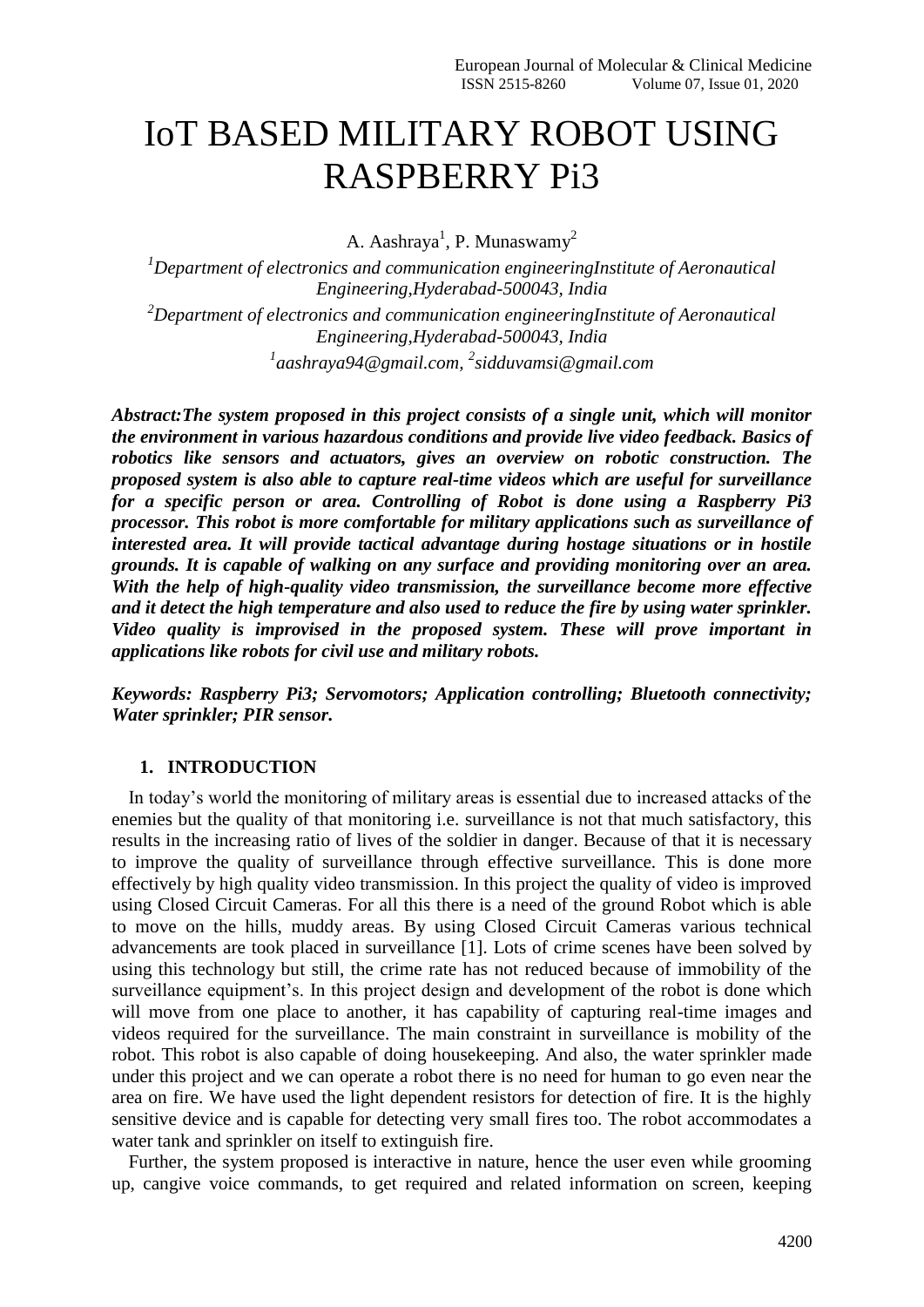his/her hand free.There are related products available in market, but the main difference lies in the usability of the product. The available products are mostly passive in nature with little interactivity. The present Smartmirrors designed so far are almost passive in nature. These systems are capable of displaying theinformation on the screen. They have been designed mostly with Raspberry Pi, LCD (Liquid CrystalDisplay) or LED (Light Emitting Diodes) for information display. Few of them work on either voicebased commands or Touch Commands or Mobile device commands. Some of the systems are alsodesigned for providing security using PIR sensors. But the systems thus designed have more false alarmrate and sensing range is also very low.

The proposed system is an interactive system which displays the date, time on the screen. Thedisplay can be customized based on the requirement. The system accepts any of the commands namelyvoice, touch and mobile control commands and behaves interactively. The proposed system can becontrolled by any of these commands.Whenever security systems and house hold appliances are embedded in to household devices likemirror, the usability of device will increase. It can be used for general use and also for specific use likeproviding security in home environment. Usually intruders and thieves look for security cameras. If theyfind cameras, they may destroy them and come to know that they were under security monitoring system.But for proposed system, intruder or thief will never come to know that he is under security observations.

Normal Cameras will be visible to intruder, but Smart mirror which just looks like an ordinary mirrorwill not catch an attention of the intruder. Thus, the camera fitted on top of the Smart Mirror will capturethe photo of an intruder and be able to send an alert of the intrusion without knowledge to the intruded.The intruder will never come to know that he is under constant surveillances. Home automation aremainly created using intelligent IOT devices, IOT is an integrated system of communicating devices inwhich each device is capable of carrying out tasks by themselves. Smart mirror for home automationhave great potential to enhance user experience for accessing and interacting with information. Thissystem is very useful for physically challenged people, old people and children. Everyone can easilyaccess this system easily even while doing their daily chorus. This is one of the major advantages of thesystem.

The proposed system does human identification for detecting the intrusion detection. Once theintruder comes under the range of camera, the intrusion detection takes place. The range of pi-camerawhich is compatible with raspberry pi is approximately 8m to 10m. Human detection is done. The Human presence thus detected is informed to owner of the Smart mirror through alert message.The alert message consists of photo of intruder along-with the time stamp of time. The Raspberry Pi is tobe connected to Wi-Fi and mobile device has to be connected to internet.

#### **2. ROBOTICS**

Robotics is the branch of engineering science & amp; Technology related to robots, and their design, manufacture, application, and structural disposition. Robotics is related to electronics, mechanics, and software. Robotics research today is focused on developing systems that exhibit modularity, flexibility, redundancy, fault-tolerance, a general and extensible software environment and seamless connectivity to other machines, some researchers focus on completely automating a manufacturing process or a task, by providing sensor-based intelligence to the robot arm, while others try to solidify the analytical foundations on which many of the basic concepts in robotics are built. In this highly developing society time and man power are critical constrains for completion of task in large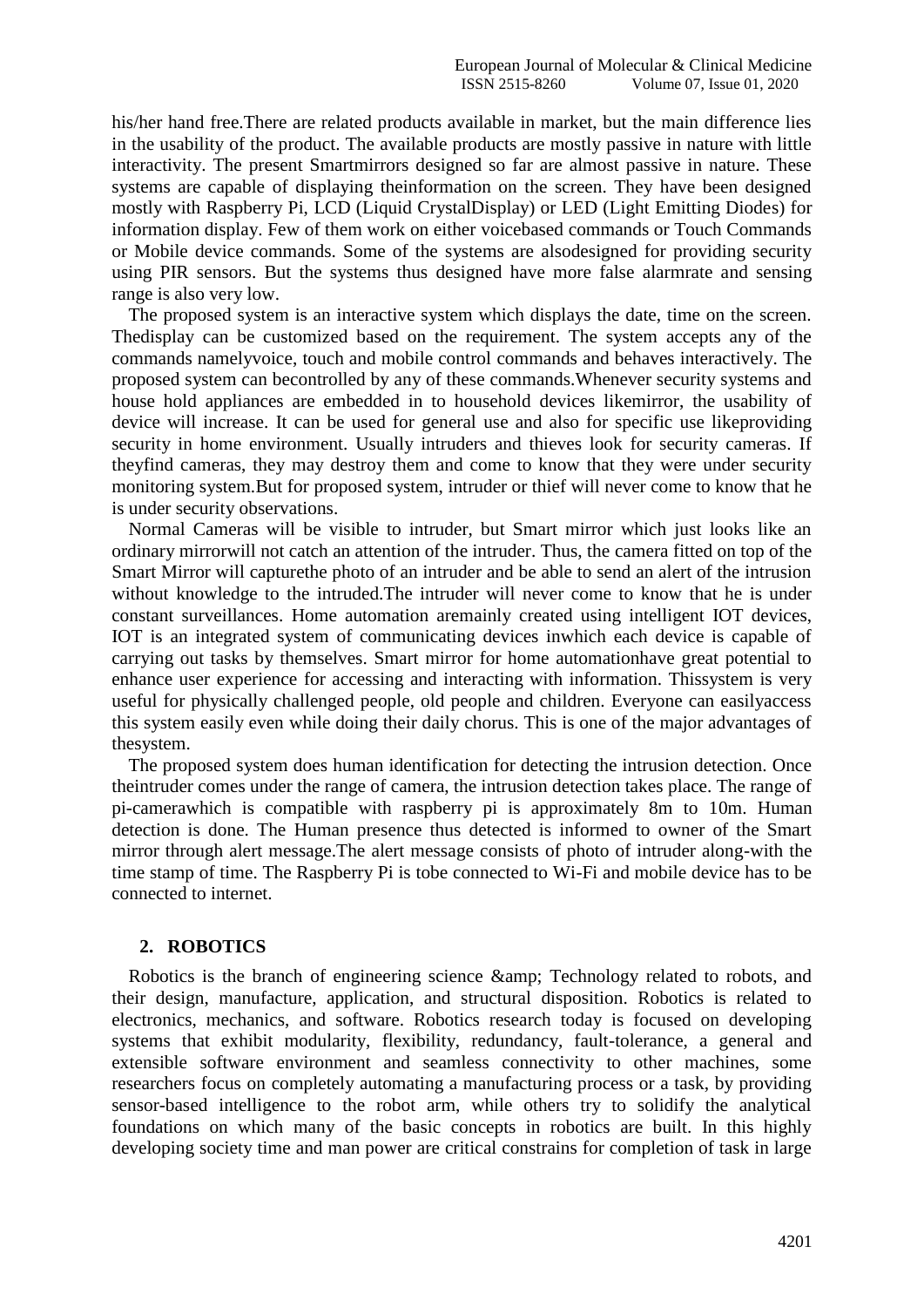scales. The automation is playing important role to save human efforts in most of the regular and frequently carried works.

One of the major and most commonly performed works is picking and placing of jobs from source to destination. Present day industry is increasingly turning towards computer- based automation mainly due to the need for increased productivity and delivery of end products with uniform quality. The inflexibility and generally high cost of hard-automation systems, which have been used for automated manufacturing tasks in the past, have led to a broadbased interest in the use of robots capable of performing a variety of manufacturing functions in a flexible environment and at lower costs. The use of Industrial Robots characterizes some of contemporary trends in automation of the manufacturing process. However, present day industrial robots also exhibit a monolithic mechanical structure and closed system software architecture. They are concentrated on simple repetitive tasks, which tend not to require high precision.

#### **3. LITERATURE REVIEW**

P. Raja, SwapnilBagwari et al (2018) presented a MASS(military assistance and surveillance system) that uses different type of sensor to monitor the soldier such as their location, health conditions, surroundings, sending data to base station, etc. being a wearable device it monitors the pulse rate as well as send the respective data to the base station and by using GPS module the location can also be monitored by military base station. Since it is wearable installation will be cost effective and will add a heavy pack load for soldier. MinalS.Ghute, Kanchan P. Kamble, MridulKorde et al (2018) described a military surveillance robot system consists of a single unit, which will monitor the environment in various hazardous conditions and provide live video feedback. Gyro sensor has been used to move robot in hilly areas, metal detection for landmines.

It uses Bluetooth connectivity for wireless communication through mobile application which make it range limited. Aditya prakash, Raheewalambe et al (2018) described about a simple military surveillance robot with the commands for moving front, back, right, left and stop are being received from the remote controller and accordingly the input is fed to the Raspberry pi 3 which makes the robot setup respond as per the instructions given. The Kinect sensor works like a camera with an additional feature of depth measurement i.e., it depicts the distance of object from itself by representing the object in the form of grayscale values ranging from 0 to 255 where 0 amounts to black which implies the object is closer and 255 amounts to white which implies the object farther. Siva karteekbolisetti, Mohammad patwary, Mohamedabdel-maguid et al (2017) proposed RF sensing based target detector which is expected to give an energy efficient solution to the problem of target detection under the sensing conditions. The sensor nodes are required to operate in harsh sensing environments in the presence of clutter and interfering signals. Using a simple low complexity target detector at the individual sensor nodes may be considered where the sensor nodes can make a preliminary decision before transmitting the data to the control centre. This reduces the frequency of data exchange between the sensor nodes and the control centre thereby increasing the lifetime of the IoT.70% reliabilityhas been achieved. Ghanem Osman ElhajAbdalla, T. Veeramanikandasamy et al (2017) implemented aSpy Robot for A Surveillance System using Internet Protocol of Raspberry Pi a Raspbian operatingsystembased spy robot platform with remote monitoring and control algorithm through Internet ofThings (IoT). The information regarding the detection of living objects by PIR sensor is sent to the usersthrough the web server and pi camera capture the moving object which is posted inside the webpagesimultaneously. Majdghareeb, Alibazzi, mohamadraad, shamihabdulnabi et al (2017) presented Wirelessrobo-pi for landmine detection as a low-cost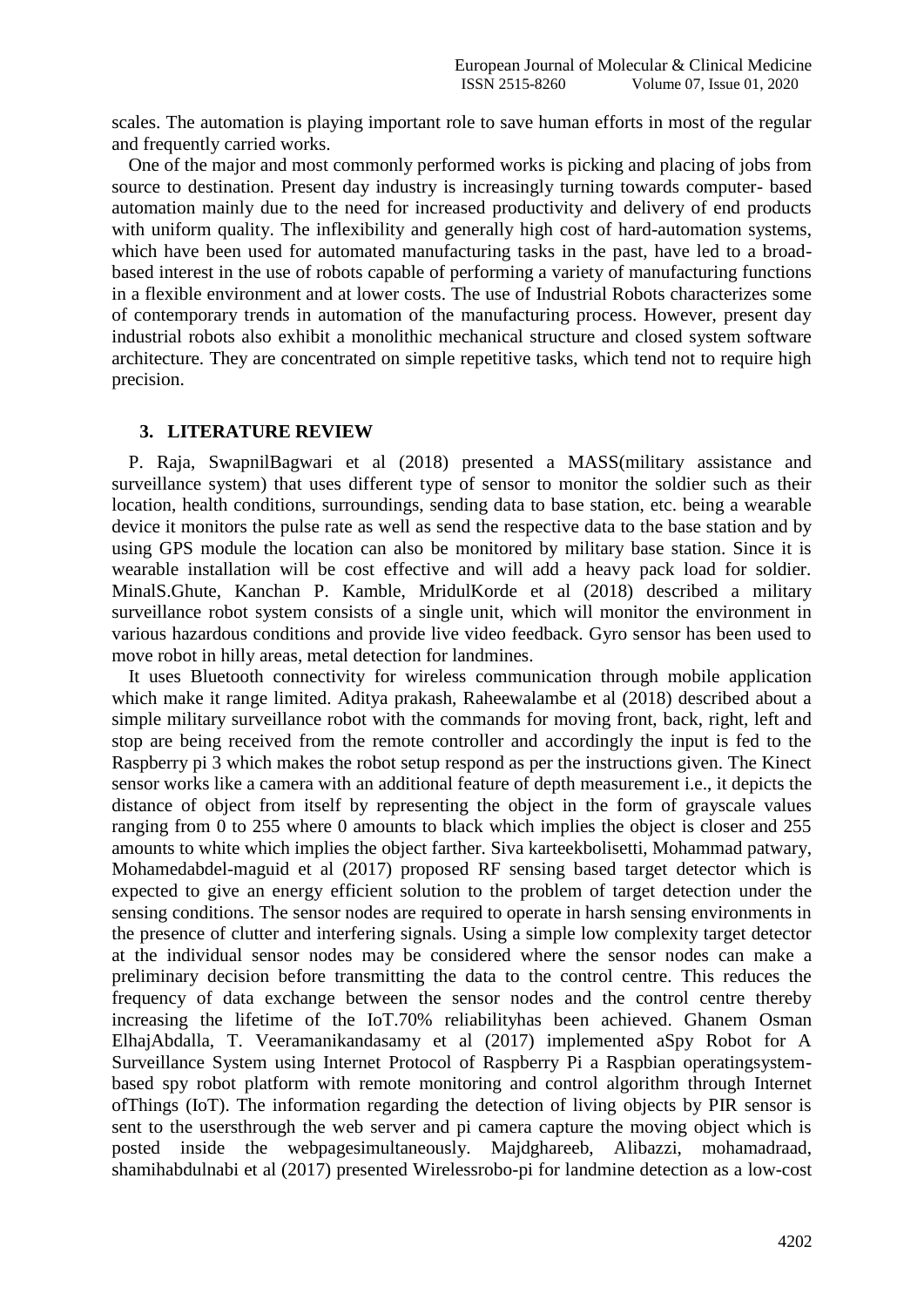automated mine detector that will replace the current humandetectors in the mission of detecting and extracting mines in a suspected area of land.

This detector will wirelessly connect with a server to send the location of detected mines or metaland captured image of land where it is found. Since the detector is raspberry pi based, we can make it asIoT based for further communication. Widodo Budiharto et al (2014) designed a Tracked Robot withRemote Control for Surveillance, the performance of the robot is in terms of the distance and thecapability to deliver video streaming from the output raspberry pi and 2.4 GHz Video transmitter.

Experimental results with various distance show that the best distance for transmitting the commandsnot more than 20 meters. The sensor system is ridiculously cheap because it only uses 1 distance sensor. The average speedraspberry pi to display a video streaming is 33 fps that sufficient for surveillance. The main weakness oftype of ultrasonic sensor is the interference between different sensors and the limited ability to identifythe obstacle. Andrea Claudi, Francesco Di Benedetto, GianlucaDolcini, Luca Palazzo, Aldo FrancoDragoni et al (2012) proposes a mobile autonomous robot, called MARVIN, to be used in videosurveillance applications. The main goal of the robot is to detect human faces in the monitoredenvironment, and to autonomously move to keep a face in the exact center of the frame.

The architecture of the robot is conceived to achieve a good trade-off between reactivity andaccuracy. In terms of speed, the experiments showed that LBP is suitable as real-time face-detectionalgorithm, processing a single frame containing 6 faces in about 40 ms.The performances of ORB are not sufficient to recommend its use under the conditions of thereference scenario.In terms of accuracy, LBP with a small search window can provide an accuracy of about 73%, with a considerable penalty in terms of timing performances. Change Zheng et al (2009) presented the mechanical design including a kind of miniature flexible driving mechanism, as Miniature autonomoussurveillance robotBMS-1 for covert surveillance using set of sensors and the control system for taskssuch as to secretly enter and hide in potentially dangerous region and feed information back. It usespyroelectric sensors that are designed specifically for detection of human motion. This light sensor ismuch suitable for detection of cover because it is only sensitive to visible light and has low infrared andultraviolet sensitivity without the help of optical filters.The output voltage of this sensor can be sampled by the ADC module of the DSP controller inBMS-1. In our robot, the two facing upward photovoltaic sensors are outfitted on the two ends of BMS-1. This allows for detection of dark location of BMS-1.

## **4. METHODOLOGY AND HARDWARE DESCRIPTION**

#### 4.1 Raspberry pi:

The raspberry pi is a series of small single-board computers developed in the united kingdomby the raspberry pi foundation to put the power of computing and digital making into the hands ofpeople all over the world. If at the beginning the aims of raspberry pi project were leaned towards thepromotion of teaching of basic computer science in schools and in developing countries, it rapidlyexpanded into a wider range of use, as the original model become very popular than anticipated.Raspberry pi is a low cost, credit-card sized computer that plugs into a computer monitor or TV,and uses a standard keyboard and mouse. It is a capable little device that enables people of all ages toexplore computing, and to learn how to program in languages like scratch and python. It's capable ofdoing everything you'd expect a desktop computer to do, from browsing the internet and playing highdefinitionvideo, to making spreadsheets, word-processing, and playing games.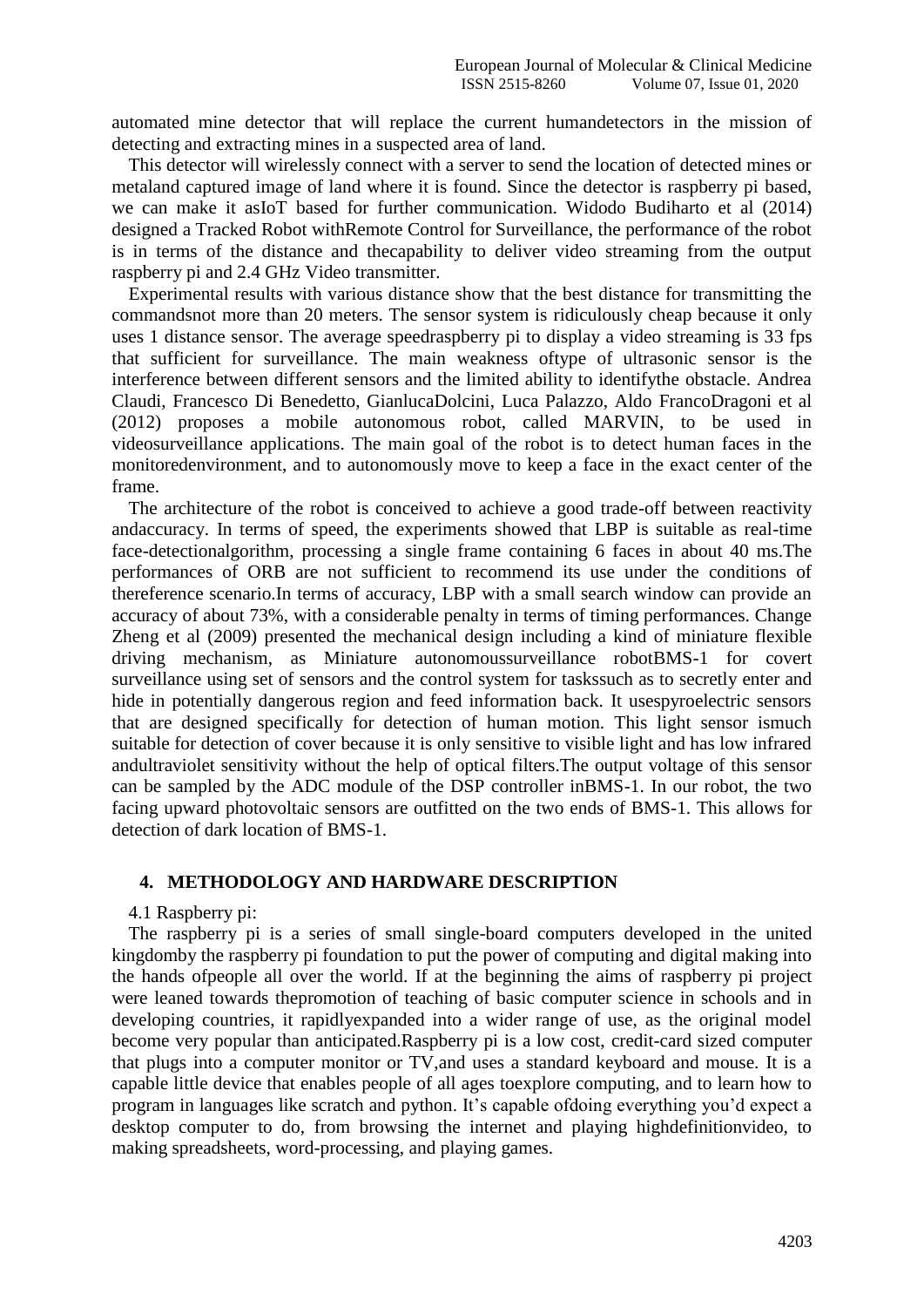The raspberry pi has the ability to interact with the outside world, and has been used in a widearray of digital maker projects, from music machines and parent detectors to weather stations andtweeting birdhouses with infra-red cameras. We want to see the raspberry pi being used by kids allover the world to learn to program and understand how computers work.

Several generations of raspberry pi have been released. All models feature a Broadcom systemon a chip (soc) with an integrated ARM-compatible central processing unit (CPU) and on-chipgraphics processing unit (GPU).Processor speed ranges from 700 MHz to 1.4GHz for the pi3 model B+ or 1.5GHz for pi 4; onboardmemory ranges from 256 MiB to 1 GiB random-access memory (RAM), with up to 8 GiBavailable on the pi 4. Secure digital(SD) cards in microSDHC from factor (SDHC on early models) areused to store the operating system and program memory. The boards have one to five USB ports forvideo output, HDMI and composite video are supported, with a standard 3.5mm tip-ring-sleeve jackfor audio output. Lower-level output is provided by a number of GPIO pins, which support commonprotocols like I2C. the B-models have an 8P8C Ethernet port and the pi 3, pi 4 and pi zero W have on board Wi-Fi 802.11n and Bluetooth.

The first generation (Raspberry pimodel B) was released in february 2012, followed by simplerand cheaper model A. in 2014, the foundation released a board with an improved design, raspberry pimodel B+. these boards are appropriately credit-card sized and represent the standard mainline formfactor.Improved A+ and B+ models were released a year later. A "compute module" was released inapril 2014 for embedded applications.

The raspberry pi 2, which featured a 900 MHz quard-core ARM cortex-A7 processor and 1GiBRAM, was released in february 2015A raspberry pi zero with smaller size and reduced input/output (i/o) and general-purpose(GPIO) capabilities was released in November 2015. On 28 february 2017, the raspberry pi zero W waslaunched, a version of the zero with Wi-Fi and Bluetooth capabilities, on 12 january 2018, theraspberry pi zero WH was launched. A version of the zero W with pre-soldered GPIO headers.Raspberry pi 3 model B was released in February 2016 with a 1.2GHz 64-bit quardcoreprocessor, on-board 802.11n WiFi, Bluetooth and USB boot capabilities. On pi day 2018,the raspberrypi 3 model B+ was launched with a faster 1.4GHz processor and a three-timesfaster gigabitEthernet(throughput limited to ca. 300 Mbit/s by the internal USB 2.0 connections) or 2.4/5 GHz dualband802.11ac Wi-Fi (100 Mbit/s). Other features are power over Ethernet (PoE) (with the add-on PoEHAT), USB boot and network boot(as SD card is no longer required).

Raspberry pi 4 model B was released in june 2019 with a 1.5 GHz 64-bit quard core ARMcortex-A72 processor, on-board 802.11ac Wi-Fi, Bluetooth 5, full gigabit Ethernet (throughput notlimited), two USB 2.0 ports, two USB 3.0 ports, and dual-monitor support via a pair of micro HDMI(HDMI type D) ports for upto 4K resolution. The pi 4 is also powered via a USB-C port, enablingadditional power to be provided to downstream peripherals, when used with an appropriate PSU. Theinitial raspberry pi 4 board has a design flaw where thirdparty e-marked USB cables, such as thoseused on apple macbooks, incorrectly identify it and refuse to provide power. Tom's hardware tested 14different cables and founded that 11 of them turned on and powered the pi without issue. The designflaw was fixed in revision 1.2 of the board, released in late 2019.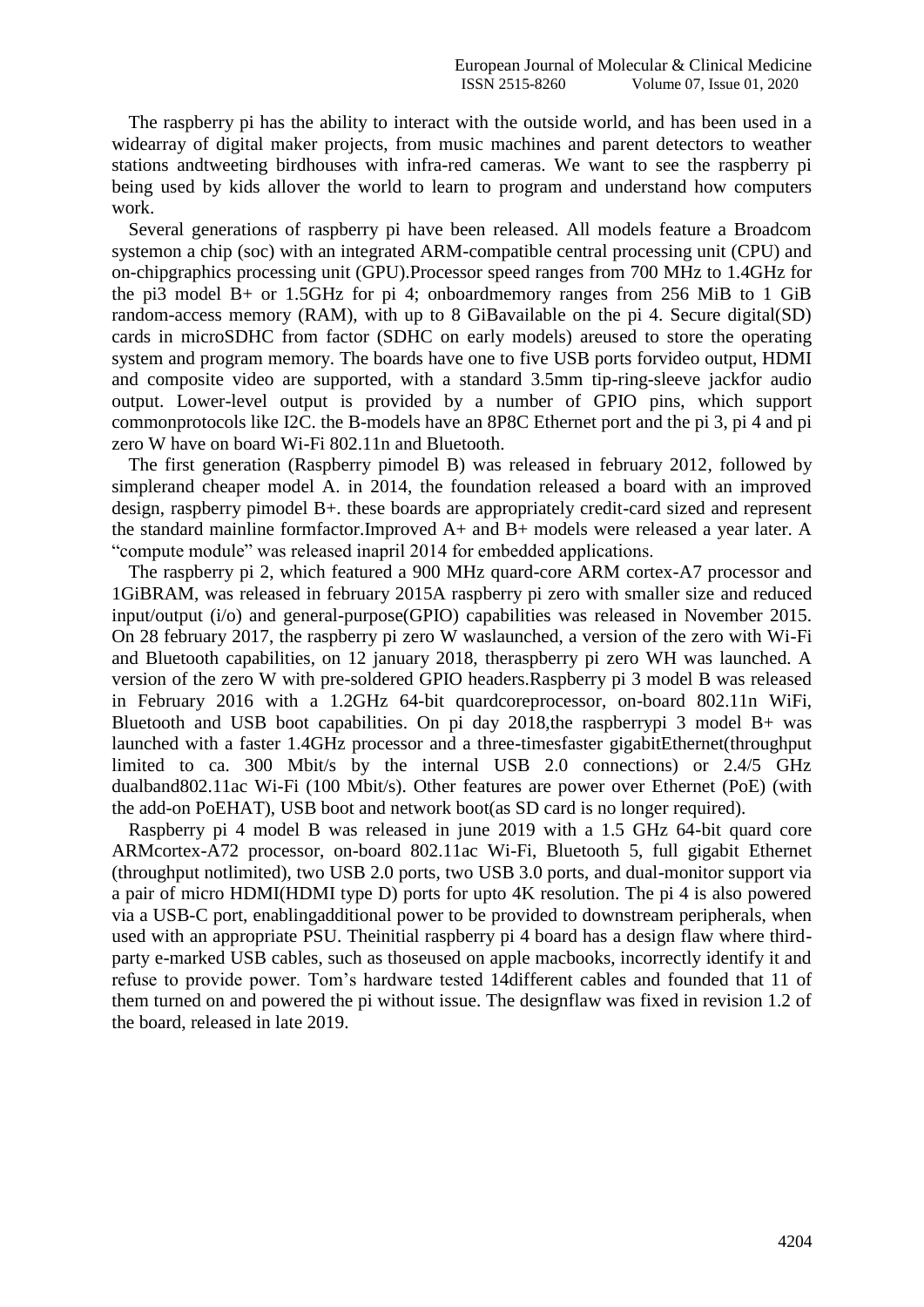European Journal of Molecular & Clinical Medicine ISSN 2515-8260 Volume 07, Issue 01, 2020



Fig. 1. Raspberry Pi pin diagram



Fig. 2. Raspberry layout

## 4.2 RASPBERRY PI CAMERA

RPi Camera (E) is a Raspberry Pi Camera Module that supports night vision. It is compatible withall revisions of the Pi. Powered with a 5 megapixel OV5647 sensor, its best resolution is 1080pThe IR LED board that helps the nigh vision function has onboard photoresistor, the ambient lightdetector.An adjustable resistor is provided on it to control the ambient light threshold of toggling the infrared LED, when ambient light is lower than threshold value, the infrared LED is on, vice versa. Onboard screw holes are used for both attachment and power supply.



Fig. 3. raspberry pi camera

The digital temperature sensor is a composite sensor that contains a calibrated digital signal output oftemperature and humidity. The technology of a dedicated digital modules collection and thetemperature and humidity sensing technology are applied to ensure that the product has high reliabilityand excellent long term stability.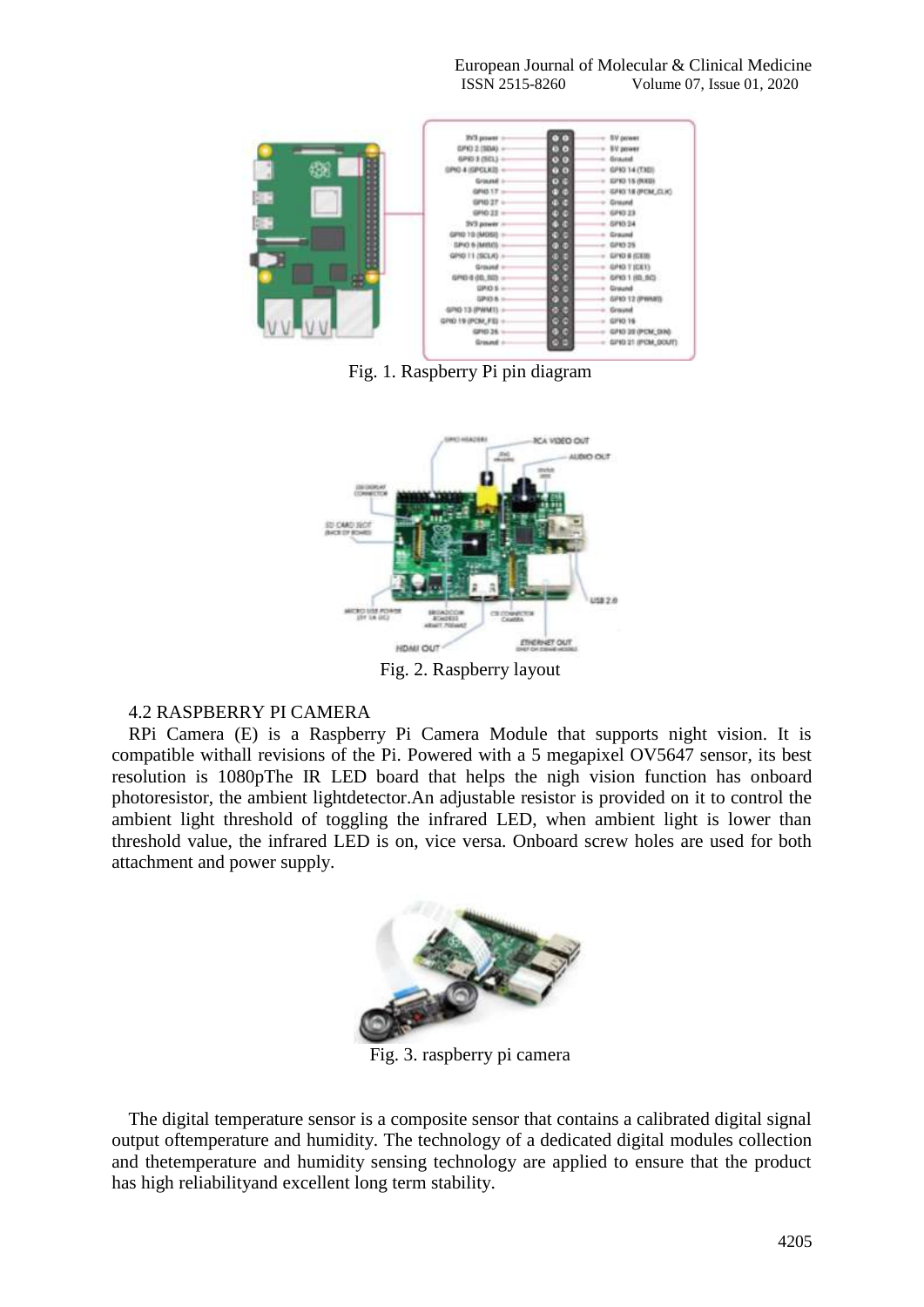4.3. L298 IC:

The L298 integrates two power output stages (A,B). The power output stage is a bridge configuration and its outputs can drive an inductive load in common or differential mode, depending on the state of the inputs. The current that flows through the load comes out from the bridge at the sense output : an external resistor (RSA, RSB.) allows to detect the intensity of this current. Each bridge is driven by means of four gates the input of which are In1 ; In2 ; EnA and In3 ; In4; EnB. The In inputs set the bridge state when The En input is high ; a low state of the En input inhibits the bridge. All the inputs are TTL compatible. A non inductive capacitor, usually of 100 nF, must be foreseen between both Vs and Vss, to ground, as near as possible to GND pin. When the large capacitor of the power supply is too far from the IC, a second smaller one must be foreseen near the L298. The sense resistor, not of a wire wound type, must be grounded near the negative pole of Vs that must be near the GND pin of the IC. Each input must be connected to the source of the driving signals by means of a very short path. Turn-On and Turn-Off : Before to Turn- ON the Supply Voltage and before to Turn it OFF, the Enable in-put must be driven to the Low state.



Fig. 4. L298

4.4. Inductive proximity sensor

Inductive proximity sensors enable the detection, without contact, of metal objects at distances of up to 60 mm. Their range of applications is very extensive and includes : the monitoring of machine parts (cams, mechanical stops, etc.), monitoring the flow of metal parts, counting, etc.



Fig. 5. Inductive Proximity Sensor

The above diagram indicates the internal structure of the sensor. Inductive proximity sensors are solely for the detection of metal objects. They basically comprise an oscillator whose windings constitute the sensing face. An alternating magnetic field is generated in front of these windings. When a metal object is placed within the magnetic field generated by the sensor, the resulting currents induced form an additional load and the oscillation ceases.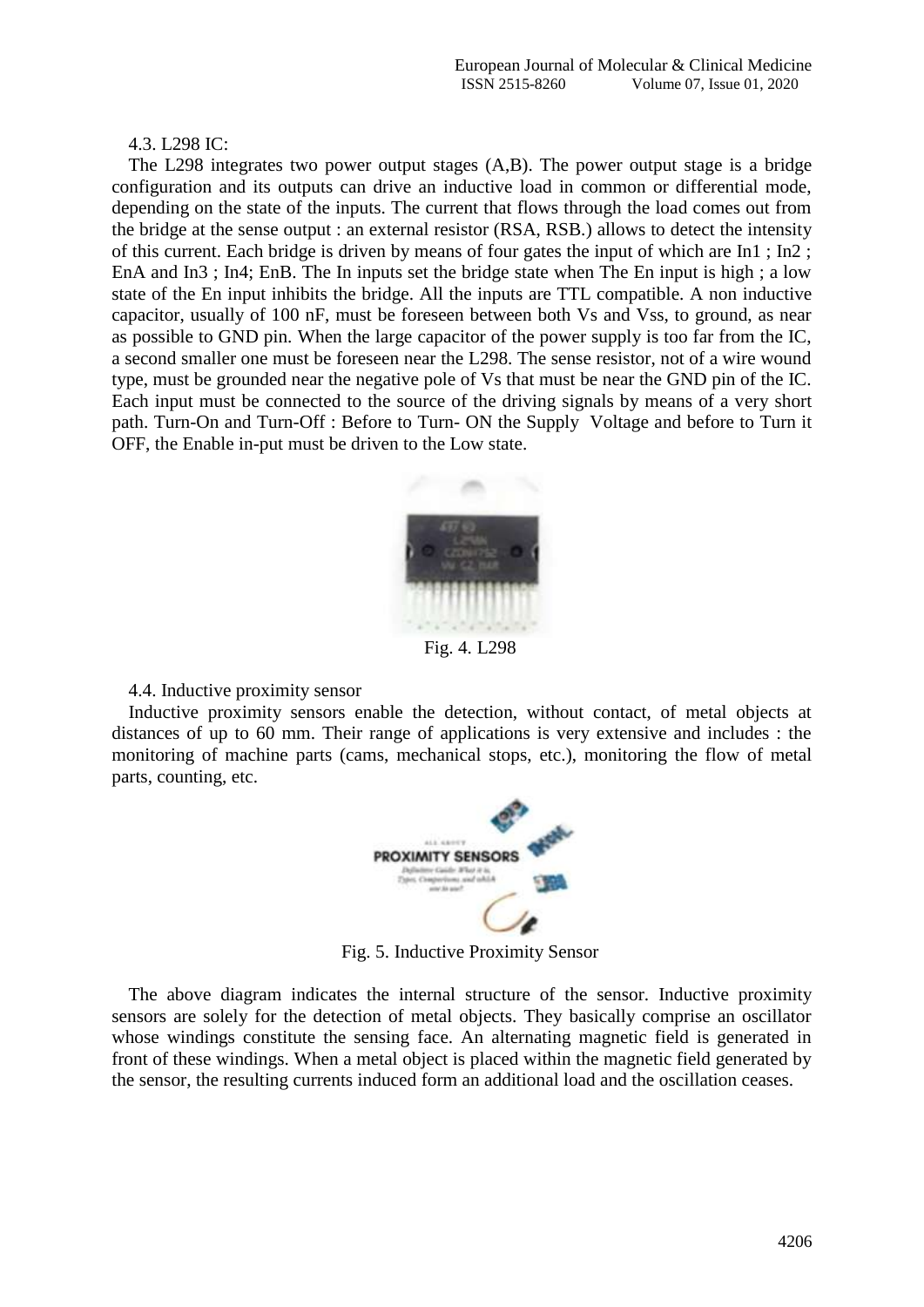

Fig. 6. Working Of The Sensor

The detection coil located at the front end of the sensor produces a high-frequency magnetic field as shown in the figure above. When an object (metallic) approaches this magnetic field, induced currents flow in the metal, causing thermal loss and resulting in the reduction or stopping of oscillations. This change in state is detected by an oscillation state sensing circuit which then operates the output circuit.

## **5. IMPLEMENTATION**



Fig. 7. Detailed Block Diagram.

The entire robot is based on autonomous programming along with smart app control so as to enable its controlling using mobile devices. The programming is feeded Raspberry Pi. The main components of the robot are 8 Servo Motors, Raspberry Pi3 model. Raspberry Pi are the main control board of the humanoid robot. Raspberry Pi is responsible for live video stream to the devices which are connected to a common Network and it is also responsible for speech synthesis so that it can interact with its user[2]. The output of Raspberry Pi programming is then fed to various sensors in order to make the robot to sense its surroundings. it has to be equipped with various kinds of sensors such as Ultrasonic Sensor, touch sensor, gyro sensor, IR sensor and several other components such as microphone, speaker, GSM and Bluetooth module. HCSR-04 model ultrasonic module was used in this work to sense obstructions from 1 cm to 4 meters distance. A gyro sensor is used here so as to stabilize the robot when it will move on muddy areas, hills or rough surfaces [3-4]. For transparent wireless serial connection HC-05 module is used. It has Bluetooth Serial Port Protocol module. Here the robot comes with Bluetooth connectivity which enables it to control wirelessly through mobile application and it also streams live video through a Wi-Fi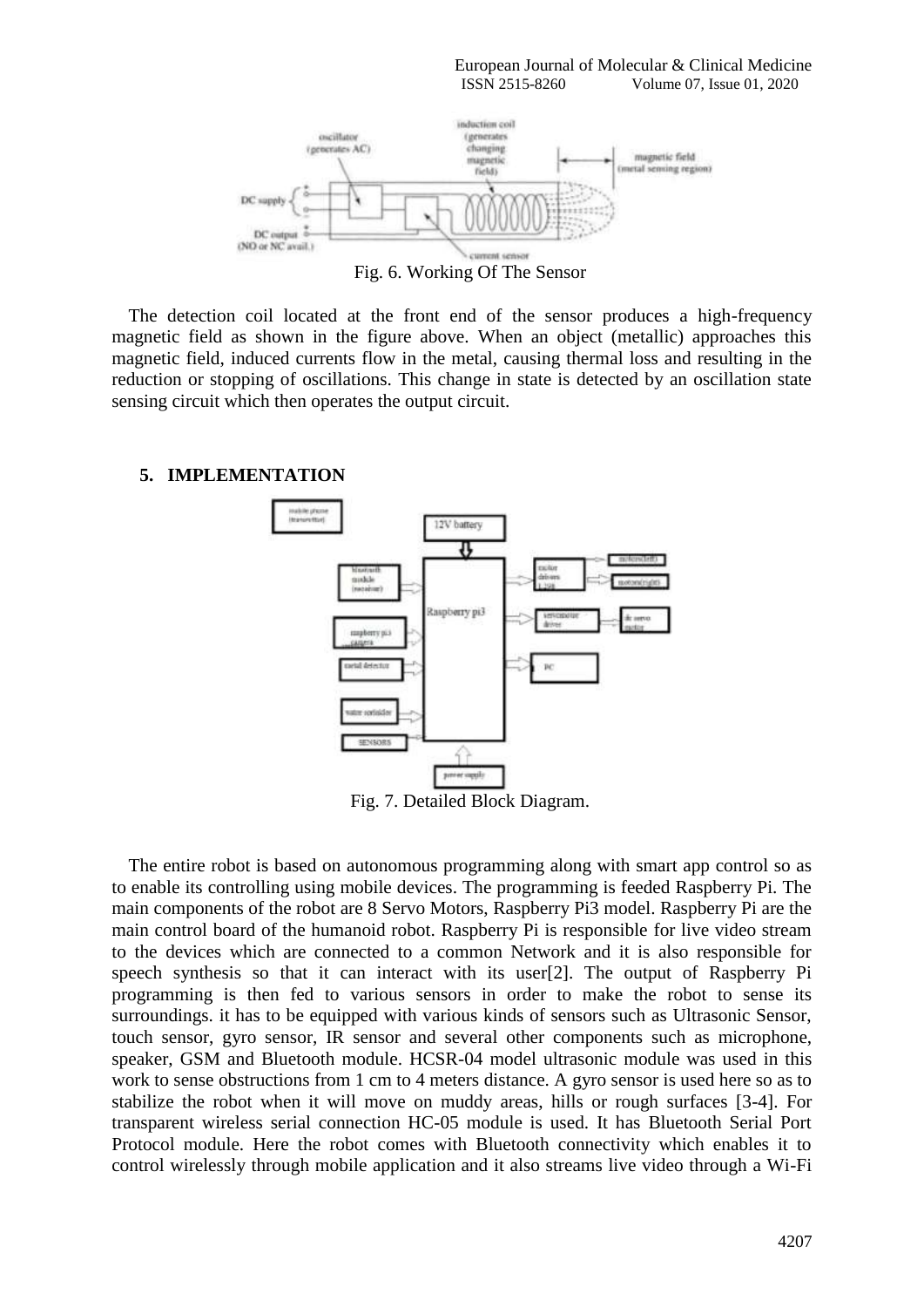network which is on board through the Raspberry Pi and webcam. The Raspberry-Pi output is then fed to the camera, microphone, and speaker. The video quality is improved; this can be achieved by using Closed Circuit Cameras. This output is also responsible for speech synthesis so that it can interact with its user. The design of different parts of the proposed project is constructed by using PVC pipes.

The whole robot is powered by Lithium polymer battery which can drive this robot for up to half an hour. The Robot is driven by a single high torque metal geared side shaft 12-volt DC motor. The motor is connected to a server which is responsible for changing its direction[5-6]. The circuit diagram of propose project is shown in the fig. 4.1.1. The main structural components are the Servo Motors which enable it to move every part of its body. A main power distribution board is responsible forproviding different voltage levels to the different components of the robot [7]. PCB layout of onDetection.



Fig. 8. Detailed Circuit Diagram

## **6. RESULT**

The Robot is kept on a platform which is connected to aAluminium chassis the platform is keptstraight with help of 8 Servo Motors and pro Mini. Here the pro Mini is connected to a gyro sensorwhich gives that the knowledge of its orientation. That's robot is built on a hard Aluminium chassiswhich neighbors it to roll on ref trains and keep it balanced. The upper half of the robots body is paid toimitate human body it has to films through which it can interact and show some basic gestures. Theimplemented robot is shown in fig.5.It is implemented using PVC pipes and hence cost is low



Fig. 9. Hardware implementation of robot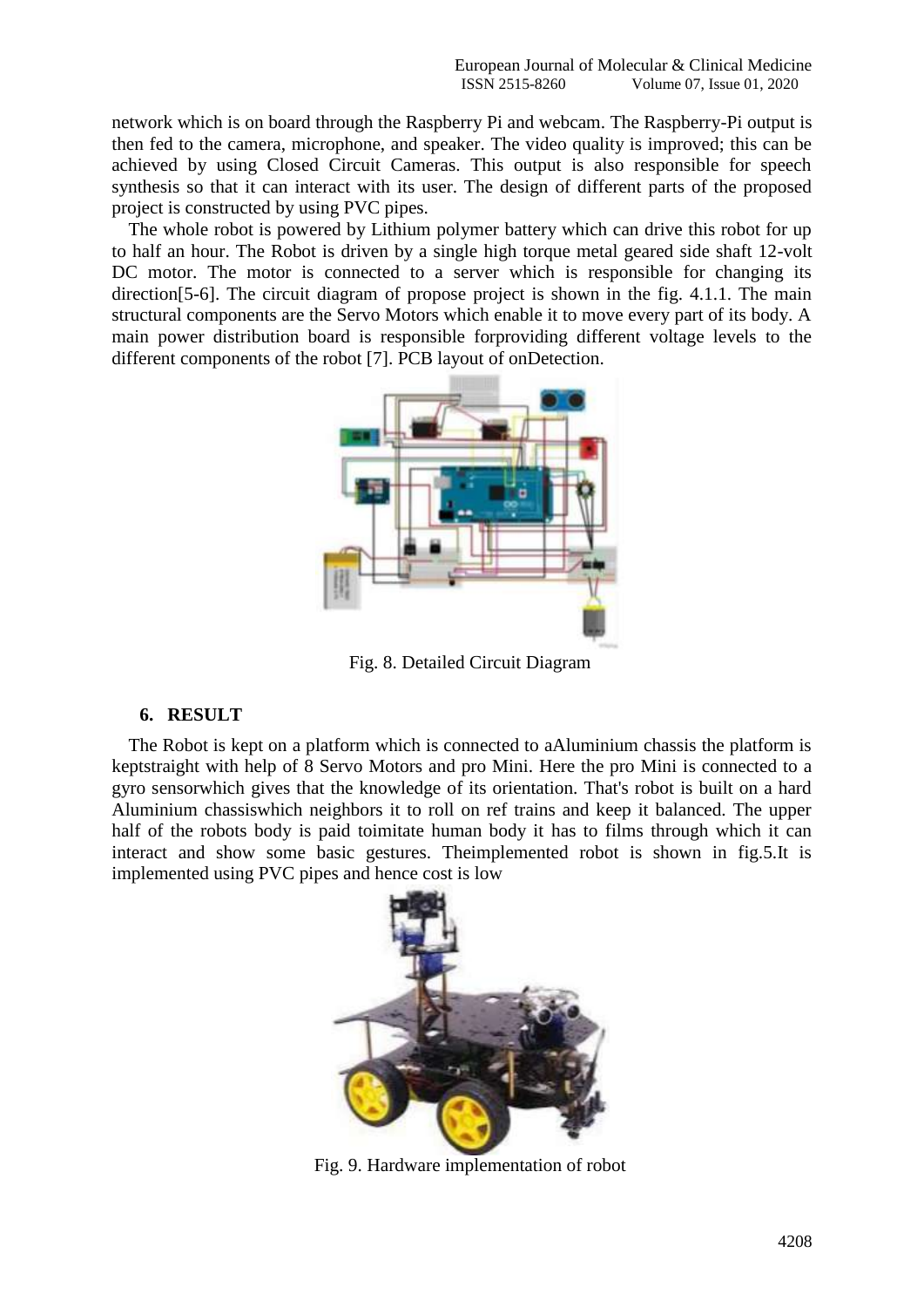## **7. CONCLUSION**

This robot was built by keeping military applications in mind. So, it comes with basic videosurveillance and metal detection so that it can detect underground landmines etc. Furtherextensions are can be made in the same projects such as home automation, telemedicine system.The robot can be equipped with interactive voice feedback. It is possible to install ME (medicalemergency) band in the robot to look after the health of an elderly person in the house.

#### **8. REFERENCES**

- [1] K.Kaneko,F.Kanehiroz,S.Kajita,H.Hirukawa,T.Kawasaki, M.Hirata,K.Akachi,T.Isozumi, "Ho manoid robot HRP\_2,"IEEE International Conference on robotics and automation,New Orieans,LA 2004.
- [2] Karthikeyan,R.S.Karthik,Prasanna VishalTR,S.Vignesh, "Snitch:Design and development of a mobile robot for surveillance and reconnaissance,"2015 International Conference on Innovations in Information Embedded nd Communication Systems,ICIIECS 2015.
- [3] M.Karthikeyan, G.Sreeram, "Intelligent Exploration and Surveillance Robot In Defense Environment," International Journal of Advanced Research in Electrical, Electronics and Instrumentation Engineering,Vol.3, Special Issue 1, February 2014.
- [4] Nagaraju Sakali,G. Nagendra, "Design and implementation of Web Surveillance Robot for Video Monitoring and Motion Detection,"IJESC,Vol. 7,Iss. 2, Feb. 2017.
- [5] P.Saucy,F.Mondana, "Keep On The Web:Open access to a mobile robot on the internet,"IEEE robotics and automation magazine, March 2000.
- [6] R.Thilagavathy,J.Murali,P.Kamal,P.ArunPandiyan, "Intelligent Unmanned Army Robot," IJARCET, Vol. 4, Iss. 2, February 2015.
- [7] W.Lao,J.Han and Peter H.N.De With, "Automatic video-based human motion analyzer for consumer surveillance system," IEEE transaction on consumer electronics,Vol. 55, 2009.
- [8] Vallabhuni Vijay, P. Chandra Shekar, V. Siva Nagaraju, S. China Venkateswarlu, and Shaik Sadulla, "High Performance 2:1, 4:1 And 8:1 Binary And Ternary Multiplexer Realization Using CNTFET Technology," Journal of Critical Reviews, vol. 7, iss. 6, 2020, pp. 1159–1163.
- [9] Sai Lakshmi, Taninki, Avireni Srinivasulu, and Pittala Chandra Shaker, "Implementation of power efficient flash analogue-to-digital converter," Active and Passive Electronic Components, 2014.
- [10] Kurra, Anil Kumar, and Usha Rani Nelakuditi, "A secure arbiter physical unclonable functions (PUFs) for device authentication and identification," Indonesian Journal of Electrical Engineering and Informatics (IJEEI), 7, no. 1, 2019, pp. 117–127.
- [11] Vallabhuni Vijay, V. Siva Nagaraju, M. Sai Greeshma, B. Revanth Reddy, U. Suresh Kumar, and, C. Surekha, "A Simple and Enhanced Low-Light Image Enhancement Process Using Effective Illumination Mapping Approach," Lecture Notes in Computational Vision and Biomechanics, Cham, Switzerland. 2019, pp. 975–984.
- [12] Kurra, A.K., and Sadulla, S., "Analysis of physical unclonable functions (PUFS) for secure key generation on smartcard chips," Journal of Advanced Research in Dynamical and Control Systems, 9, 2017, pp. 1735-1745.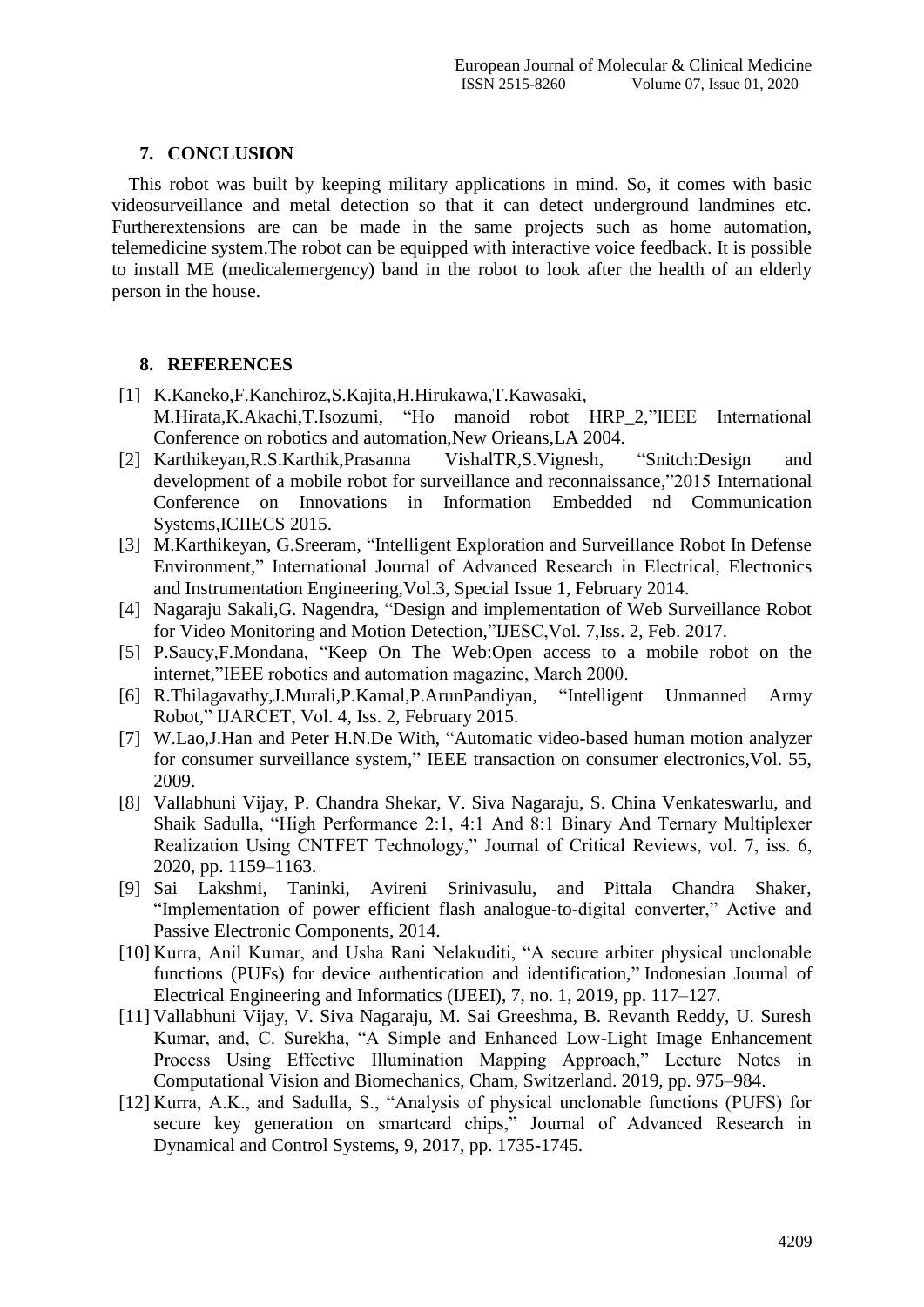- [13] Vallabhuni Vijay, "Second Generation Differential Current Conveyor (DCCII) And Its Applications," Vignan's Foundation for Science, Technology & Research (Deemed to be University), Guntur, 2017.
- [14] Rajeev Ratna Vallabhuni, J. Sravana, M. Saikumar, M. Sai Sriharsha, and D. Roja Rani, "An advanced computing architecture for binary to thermometer decoder using 18nm FinFET," 2020 Third International Conference on Smart Systems and Inventive Technology (ICSSIT), Tirunelveli, India, 20-22 August, 2020, pp. 510–515.
- [15] P. Chandra Shaker, V. Parameswaran, M. Srikanth, V. Vijay, V. Siva Nagaraju, S.C. Venkateswarlu, Sadulla Shaik, and Vallabhuni Rajeev Ratna, "Realization and Comparative analysis of Thermometer code based 4-Bit Encoder using 18nm FinFET Technology for Analog to Digital Converters," Advanced Intelligent Systems and Computing (AISC), 2020.
- [16] Mohammad Khadir, Kancharapu Chaitanya, S. Sushma, V. Preethi, and Vallabhuni Vijay, "Design Of Carry Select Adder Based On A Compact Carry Look Ahead Unit Using 18nm Finfet Technology," Journal of Critical Reviews, vol. 7, iss. 6, 2020, pp. 1164–1171.
- [17] Rajeev Ratna Vallabhuni, D.V.L. Sravya, M. Sree Shalini, and G. Uma Maheshwararao, "Design of Comparator using 18nm FinFET Technology for Analog to Digital Converters," 2020 7th International Conference on Smart Structures and Systems (ICSSS), Chennai, India, 23-24 july, 2020, pp. 318–323.
- [18] Shaik, Sadulla, Anil Kumar Kurra, and A. Surendar, "High secure buffer based physical unclonable functions (PUF's) for device authentication," Telkomnika, 17, no. 1, 2019.
- [19] P. Saritha, J. Vinitha, S. Sravya, V. Vijay, and E. Mahesh, "4-Bit Vedic Multiplier with 18nm FinFET Technology," 2020 International Conference on Electronics and Sustainable Communication Systems (ICESC), Coimbatore, India, 2020, pp. 1079– 1084.
- [20] Vijay, V., J. Prathiba, S. Niranjan Reddy, and P. Praveen Kumar, "A REVIEW OF THE 0.09 µm STANDARD FULL ADDERS," International Journal of VLSI Design & Communication Systems, vol. 3, no. 3, 2012, p. 119.
- [21] Kurra, Anil, and Usha Rani Nelakuditi, "Design of a Reliable Current Starved Inverter Based Arbiter Physical Unclonable Functions (PUFs) for Hardware Cryptography," Ingénierie des Systèmes d Inf., 24, no. 4, 2019, pp. 445–454.
- [22] V. Vijay, and Avireni Srinivasulu, "Tunable Resistor and Grounded Capacitor Based Square Wave Generator Using CMOS DCCII," International J. Control Theory and Applications, vol. 8, 2015, pp. 1–11.
- [23] Kurra, Anil Kumar, and Usha Rani Nelakuditi, "A Decoder-Mux Based Arbiter Physical Unclonable Functions for Low Cost Security Applications," In 2019 International Conference on Communication and Electronics Systems (ICCES), 2019, pp. 1473–1477.
- [24] Shaik, Sadulla, Anil Kumar Kurra, and A. Surendar, "Statistical Analysis of Arbiter Physical Unclonable Functions using Reliable and Secure Transmission Gates," International Journal of Simulation--Systems, Science & Technology, 19, no. 4, 2018.
- [25] Rajeev Ratna Vallabhuni, K.C. Koteswaramma, B. Sadgurbabu, and Gowthamireddy A, "Comparative Validation of SRAM Cells Designed using 18nm FinFET for Memory Storing Applications," Proceedings of the 2nd International Conference on IoT, Social, Mobile, Analytics & Cloud in Computational Vision & Bio-Engineering (ISMAC-CVB 2020), 2020, pp. 1-10.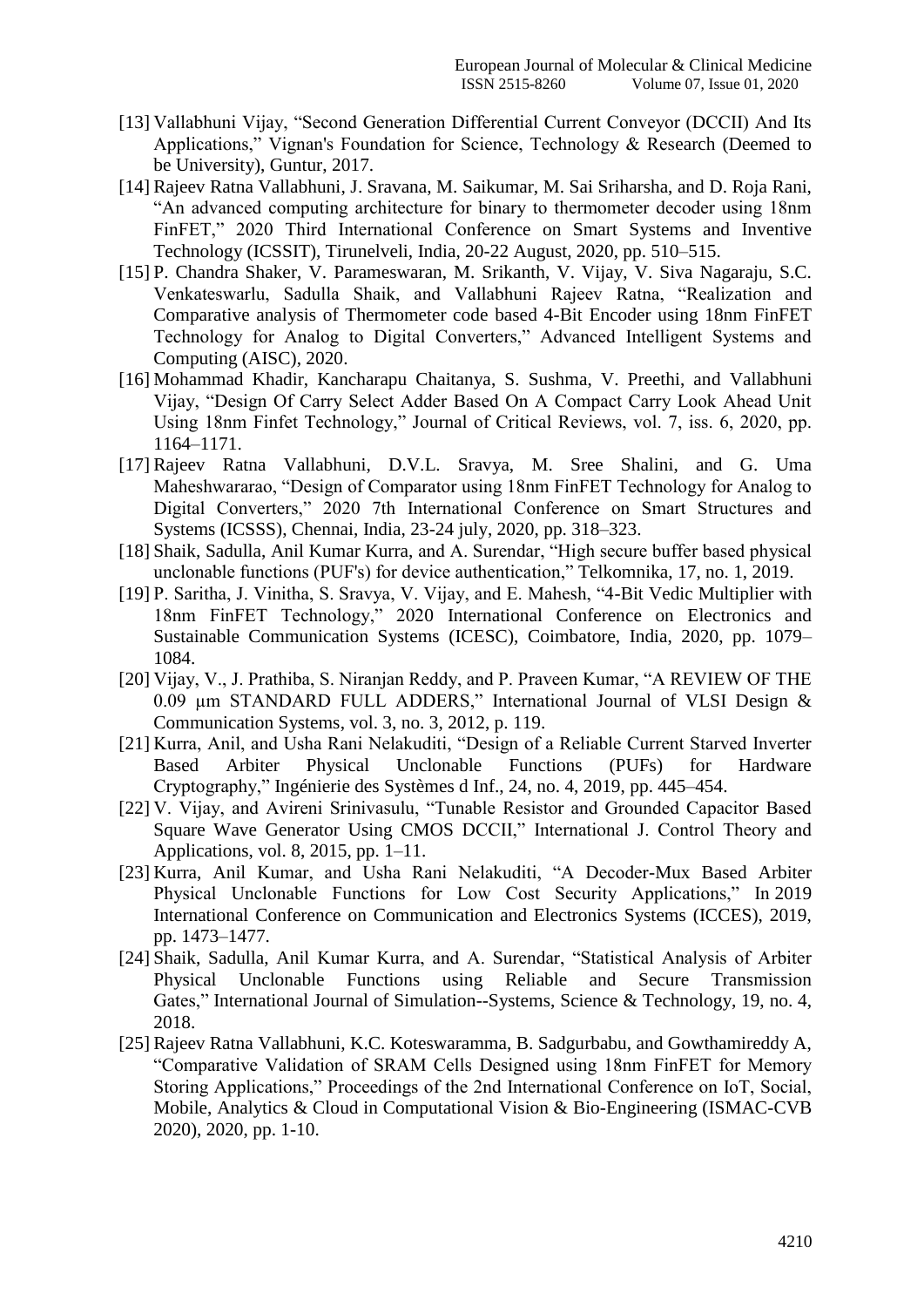- [26] Vallabhuni Vijay, and Avireni Srinivasulu, "A low power waveform generator using DCCII with grounded capacitor," International Journal of Public Sector Performance Management, vol. 5, 2019, pp. 134–145.
- [27] P. Chandrashekar, R. Karthik, O. Koteswara Sai Krishna, and Ardhi Bhavana, "Design of low threshold Full Adder cell using CNTFET," International Journal of Applied Engineering Research, vol. 12, no. 12, 2017, pp. 3411–3415.
- [28] V. Vijay, and Avireni Srinivasulu, "A square wave generator using single CMOS DCCII," in proceedings of the 2013 IEEE International SoC Design Conference (IEEE ISoCC-2013), Busan, South Korea, November 17-19, 2013, pp. 322–325.
- [29] Rajeev Ratna Vallabhuni, G. Yamini, T. Vinitha, and S. Sanath Reddy, "Performance analysis: D-Latch modules designed using 18nm FinFET Technology," 2020 International Conference on Smart Electronics and Communication (ICOSEC), Tholurpatti, India, 10-12, September 2020, pp. 1171–1176.
- [30] Sai Lakshmi, Taninki, Avireni Srinivasulu, and Pittala Chandra Shaker, "Implementation of power efficient flash analogue-to-digital converter," Active and Passive Electronic Components, 2014.
- [31] Vallabhuni Vijay, and Avireni Srinivasulu, "A Novel Square Wave Generator Using Second Generation Differential Current Conveyor," Arabian Journal for Science and Engineering, vol. 42, iss. 12, 2017, pp. 4983–4990.
- [32] Pittala Chandra Shaker, and Avireni Srinivasulu, "Quadrature oscillator using operational transresistance amplifier," 2014 International Conference on Applied Electronics, Pilsen, Czech Republic, Sept. 2014, pp. 117–120.
- [33] V. Vijay, J. Prathiba, S. Niranjan reddy, Ch. Srivalli, and B. Subbarami reddy, "Performance evaluation of the CMOS Full adders in TDK 90 nm Technology," International Journal of Systems, Algorithms & Applications, vol. 2, iss. 1, 2012, pp. 711.
- [34] Pittala Chandra Shaker, and Avireni Srinivasulu, "Two simple sinusoidal oscillators using single operational transresistance amplifier," In 2015 3rd International Conference on Signal Processing, Communication and Networking (ICSCN), Chennai, India, March 2015, pp. 1–5.
- [35] Rajeev Ratna Vallabhuni, S. Lakshmanachari, G. Avanthi, and Vallabhuni Vijay, "Smart Cart Shopping System with an RFID Interface for Human Assistance," Proceedings of the Third International Conference on Intelligent Sustainable Systems [ICISS 2020], Palladam, India, December 4-5, 2020, pp. 497-501.
- [36] K. Nagalakshmi, Avireni Srinivasulu, Cristian Ravariu, V. Vijay, V. V. Krishna, "A novel simple schmitt trigger circuit using CDTA and its application as a squaretriangular waveform generator," J. Mod. Technol. Eng, vol. 3, 2018, pp. 205-216.
- [37] V. Vijay, and Avireni Srinivasulu, "A DCCII Based Square Wave Generator With Grounded Capacitor," in proceedings of the 2016 IEEE International Conference on Circuits, Power and Computing Technologies (IEEE ICCPCT-2016), Kumaracoil, India, March 18-19, 2016, pp. 1–4.
- [38] Krishna, VVS Vijay, A. Monisha, Sk Sadulla, and J. Prathiba, "Design and implementation of an automatic beverages vending machine and its performance evaluation using Xilinx ISE and Cadence," In 2013 Fourth International Conference on Computing, Communications and Networking Technologies (ICCCNT), IEEE, 2013, pp. 1–6.
- [39] Vallabhuni Rajeev Ratna, P. Shruthi, G. Kavya, and S. Siri Chandana, "6Transistor SRAM Cell designed using 18nm FinFET Technology," Proceedings of the Third International Conference on Intelligent Sustainable Systems [ICISS 2020], Palladam, India, December 4-5, 2020, pp. 1181-1186.